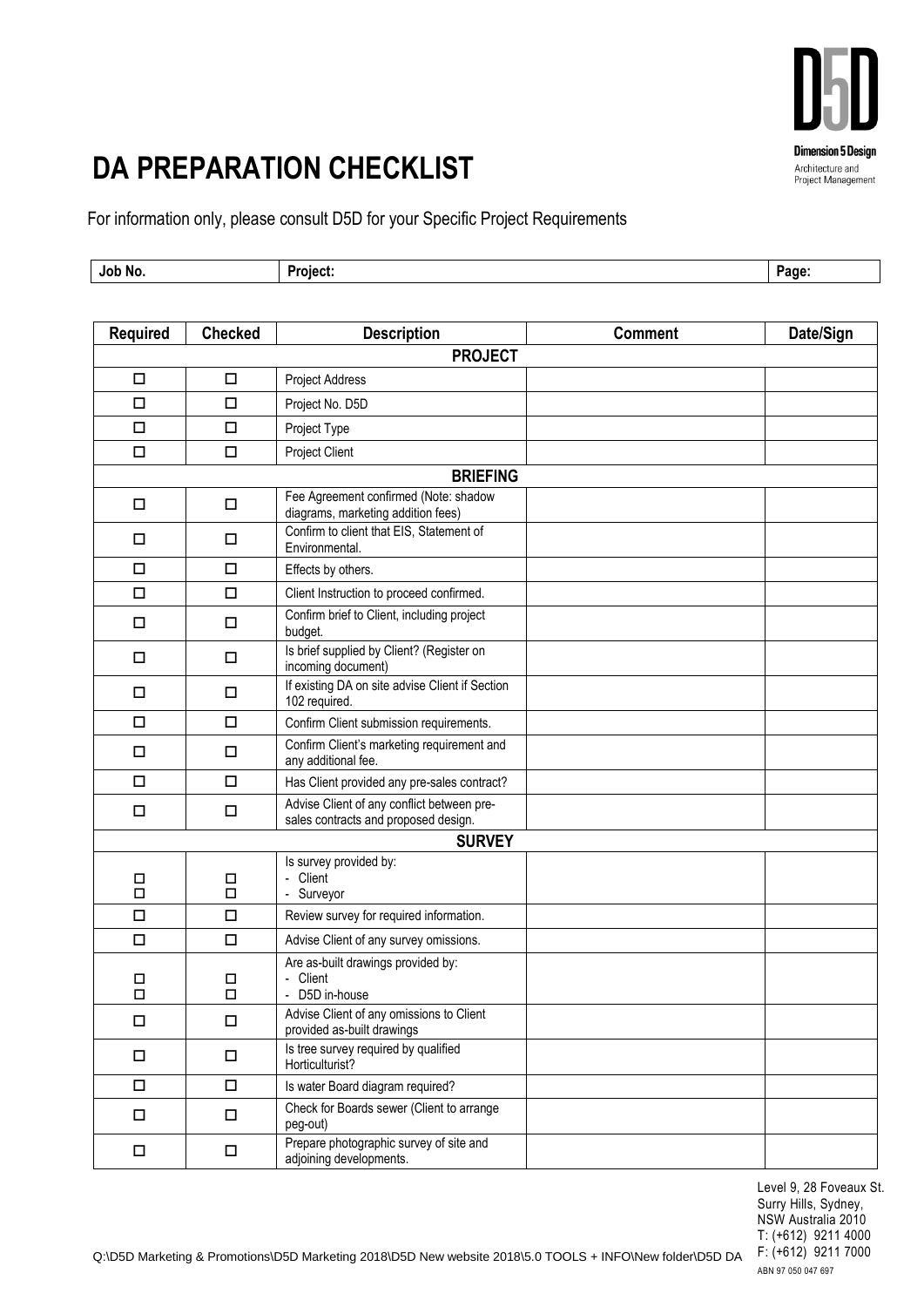| <b>Required</b>          | <b>Checked</b>   | <b>Description</b>                                                           | <b>Comment</b> | Date/Sign |  |
|--------------------------|------------------|------------------------------------------------------------------------------|----------------|-----------|--|
| <b>CODES</b>             |                  |                                                                              |                |           |  |
| $\Box$                   | $\Box$           | Confirm site zoning, permitted use etc.                                      |                |           |  |
| $\Box$                   | $\Box$           | Review Council codes, LEP, DCP etc.                                          |                |           |  |
| $\Box$                   | $\Box$           | Comply with BCA.                                                             |                |           |  |
| □                        | $\Box$           | Disabled access requirements.                                                |                |           |  |
| $\Box$                   | $\Box$           | Are there any heritage issues.                                               |                |           |  |
| $\Box$                   | $\Box$           | Confirm any issues on critical path of DA<br>submission date to client.      |                |           |  |
|                          |                  | <b>CONSULTANTS</b>                                                           |                |           |  |
|                          |                  | Confirm Consultants required for DA to                                       |                |           |  |
| $\Box$                   | $\Box$           | Client:<br>Planning                                                          |                |           |  |
| $\Box$                   | $\Box$           | Traffic                                                                      |                |           |  |
| $\Box$                   | $\Box$           | Landscape                                                                    |                |           |  |
| $\Box$                   | $\Box$<br>$\Box$ | Hydraulics<br>Civil                                                          |                |           |  |
| $\Box$<br>$\Box$         | $\Box$           | Structural                                                                   |                |           |  |
| $\Box$                   | $\Box$           | Mechanical                                                                   |                |           |  |
| $\Box$                   | $\Box$           | Electrical                                                                   |                |           |  |
| $\Box$                   | □                | Environmental/ESD                                                            |                |           |  |
|                          |                  | Confirm appointment of consultants by:                                       |                |           |  |
| $\Box$                   | $\Box$           | Client / Fee proposals to be arranged by                                     |                |           |  |
|                          |                  | D <sub>5</sub> D.<br>Confirm Consultancy scope of work for fee               |                |           |  |
| □                        | $\Box$           | proposal. Structural Engineer to confirm to                                  |                |           |  |
|                          |                  | client geotechnical report required.                                         |                |           |  |
|                          |                  | Ensure any consultant appointments/fee                                       |                |           |  |
| □                        | $\Box$           | proposals are addressed to Client and<br>accepted on behalf of Client.       |                |           |  |
| $\Box$                   | $\Box$           | Confirm Clients/Council requirement for                                      |                |           |  |
|                          |                  | perspective (Client charge)                                                  |                |           |  |
|                          |                  | <b>OFFICE PROCEDURE</b>                                                      |                |           |  |
| $\Box$                   | $\Box$           | Prepare drawing register/scales.<br>Prepare register of Client, consultants, |                |           |  |
| □                        | $\Box$           | Council etc. with contact names, phones,<br>faxes etc.                       |                |           |  |
| $\Box$                   | $\Box$           | Prepare project fax sheet.                                                   |                |           |  |
| $\Box$                   | $\Box$           | Prepare project transmittal sheet (drawing<br>register format).              |                |           |  |
|                          |                  | <b>OFFICE PROGRAM</b>                                                        |                |           |  |
| $\Box$                   | $\Box$           | Prepare/confirm office program.                                              |                |           |  |
| $\Box$                   | $\Box$           | Confirm staff allocation                                                     |                |           |  |
| □                        | $\Box$           | Confirm program/staff allocation complies<br>with job budget.                |                |           |  |
| <b>DRAWING CHECKLIST</b> |                  |                                                                              |                |           |  |
| □                        | $\Box$           | Confirm compliance as per D5D checklists<br>for DA documentation.            |                |           |  |
| □                        | $\Box$           | Resolve wall thickness and confirm with<br>Client.                           |                |           |  |
| $\Box$                   | $\Box$           | Use standard door and window openings.                                       |                |           |  |
| $\Box$                   | $\Box$           | Pier sizes up to 600 to be brick dimension<br>DA                             |                |           |  |
| $\Box$                   | $\Box$           | Correct location of sliding door leaf to be<br>shown.                        |                |           |  |
| $\Box$                   | $\Box$           | Heights to be in masonry coursing if<br>applicable.                          |                |           |  |
| $\Box$                   | $\Box$           | Shadow diagrams if required. Check time<br>and dates required.               |                |           |  |
| $\Box$                   | $\Box$           | Shadow diagrams to show adjoining<br>buildings, fences, evergreen trees.     |                |           |  |